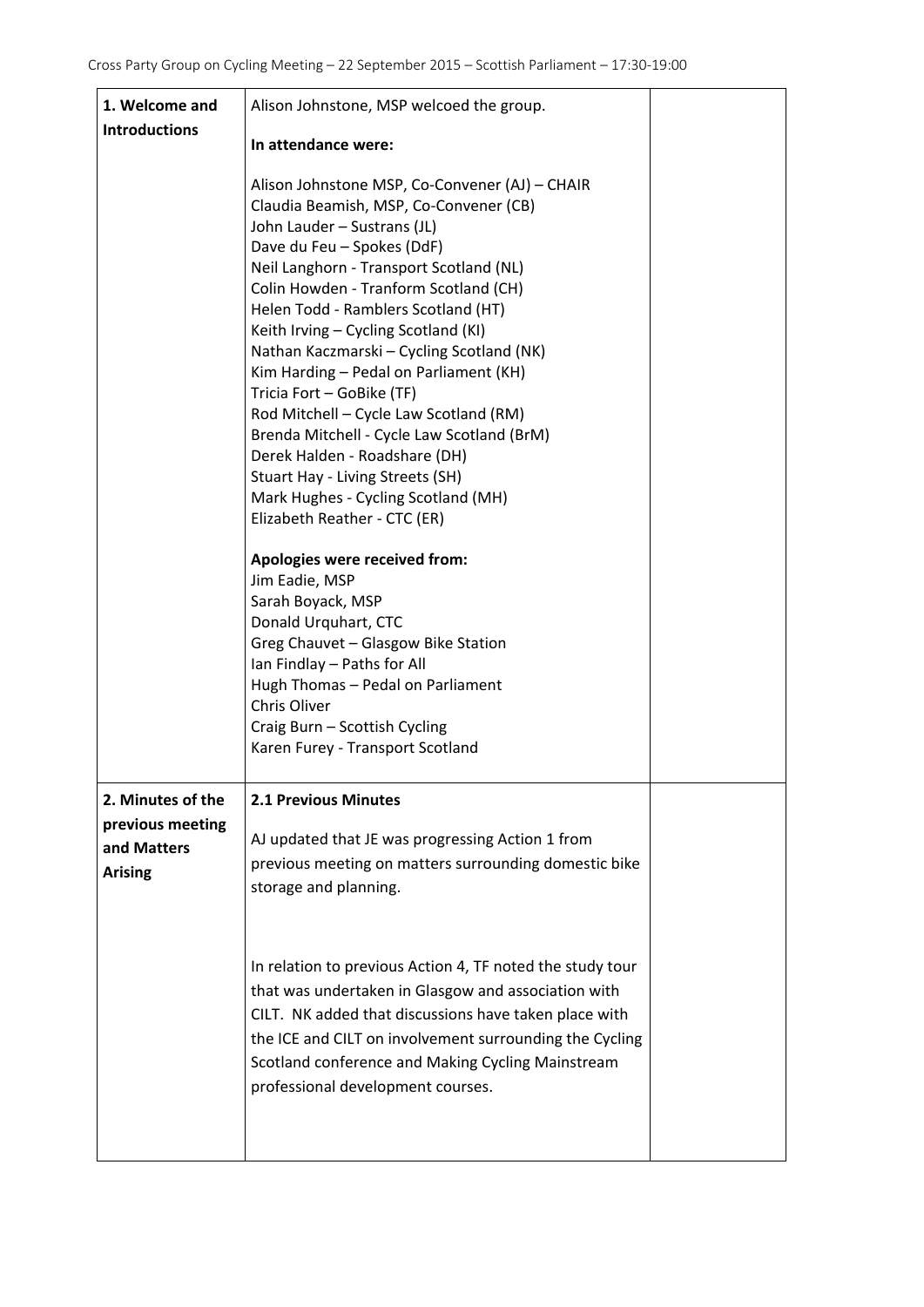|                                       | Relating to previous Action 5, DdF noted a paper on<br>cycling funding uncertainty - AJ noted this should be<br>raised under AOCB.<br>All other actions were accounted for and minutes<br>approved.<br>Proposed: RM<br>Seconded: KI<br>2.2 Matters Arising<br>There were no further matters arising.                                                                                                                                                                                                                                                                                                                                                                                         |  |
|---------------------------------------|----------------------------------------------------------------------------------------------------------------------------------------------------------------------------------------------------------------------------------------------------------------------------------------------------------------------------------------------------------------------------------------------------------------------------------------------------------------------------------------------------------------------------------------------------------------------------------------------------------------------------------------------------------------------------------------------|--|
| 3. Responsible<br><b>Parking Bill</b> | AJ introduced Stuart Hay from Living Streets to speak<br>about the Responsible Parking Bill (the Bill).<br>SH provided some background on the Bill covering the<br>history of getting to the present point, plus issues that<br>led to its being, including difficulty enforcing<br>obstructions of footways and limitations of current<br>possibilities (e.g., TRO can put restriction in place, but<br>requires signs so more clutter, as well as being time<br>intensive). SH also noted that London has had powers<br>ban footway parking since 1974. SH notes that this<br>works in London, but there needs to be consideration<br>on the differences in enforcement - it tends to work |  |
|                                       | better in civil enforcement areas (i.e., warden-based<br>enforcement).<br>SH noted that work has been going on for nearly a<br>decade on the Bill and has now received a huge amount<br>of support from a range of organisations - from Living<br>Streets to Guide Dogs Scotland.<br>SH noted that had worked with Sandra White and she<br>had proposed the Bill and this was lodged in December<br>2012. Received cross party support (59 total support).<br>The Bill introduced to Scottish Parliament in 2015.                                                                                                                                                                            |  |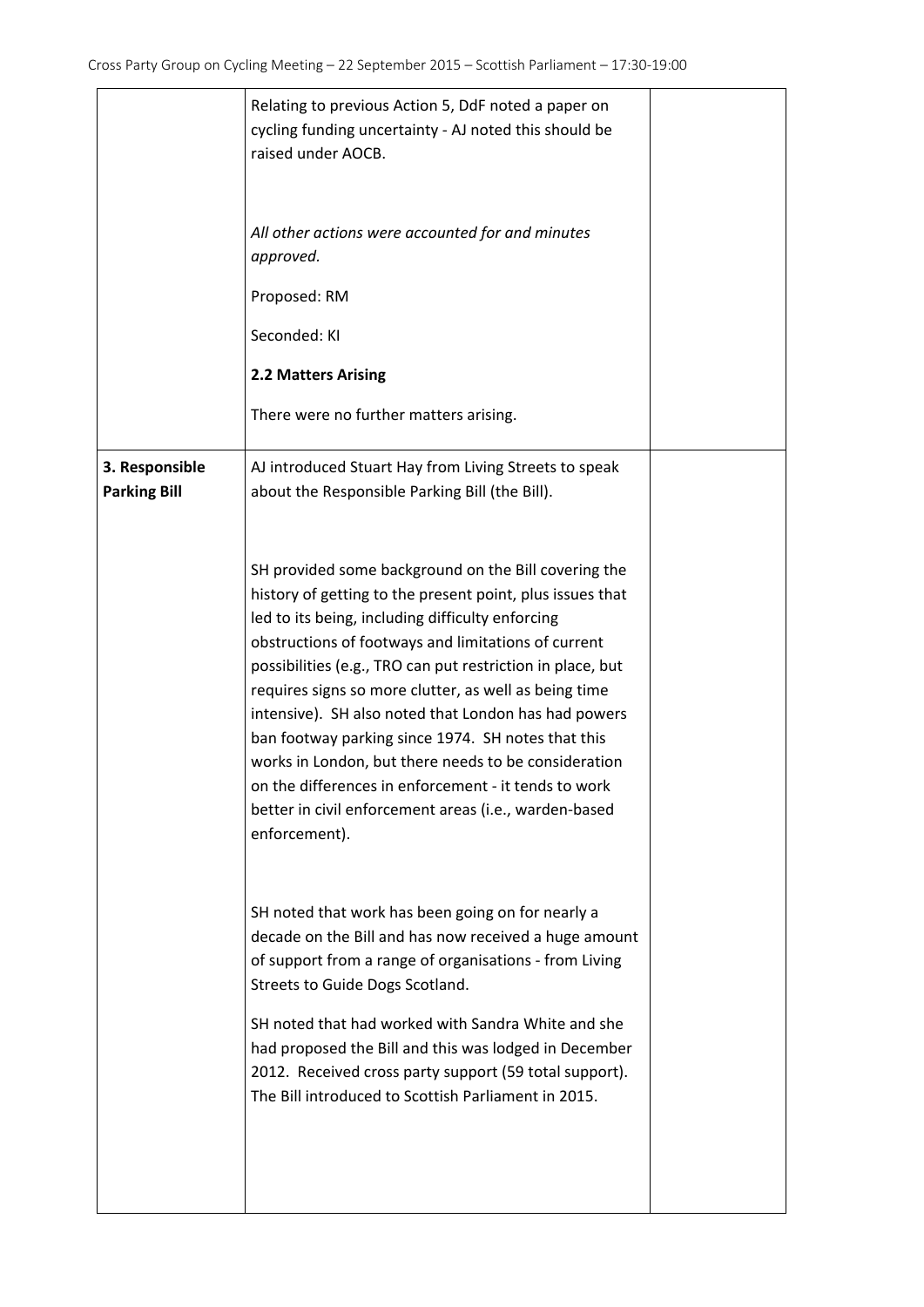Key notes from development of the Bill: a. Defining what a footway is and where it exists, including dropped kerb definition and double parking; b. the Bill prohibits footway, dropped kerb and double‐parking; c. consultation showed 85% in favour; d. there are some exemptions to the prohibition of noted types of parking; e. further detail looking at enforcement.

SH noted that there are some costs in short term, particularly with regard to education, but this will result in long term behaviour change. SH also noted some costs associated with exemptions that will be dealt with in a strategic way through TRO designation. SH added that there would also be costs related to training of enforcement officers.

SH noted that there will be savings though. Fixed penalty notices will offset some of costs; there is less damage to pavements, resulting in less maintenance outlay; benefit costs associated with inactivity due to people faced with barriers of restriction of access due to parked vehicles ‐ helping overcome isolation.

SH noted debate about whether issues in the Bill were reserved or devolved and that the Smith Commission report had not covered the issue.

SH added that the Bill is currently being discussed and evidence being taken. Particularly around reserved powers issues and whether these can be addressed. If not, identification of what Westminster can do to assist (if need to move powers then this will take time). Process also allows evidence to come forward and help engage with Local Authorities.

SH noted that publicity should accompany, highlighting that pavements are for people, which can be a challenging message but is reasonable. Also noted that guidance will need to be very thorough and tight, particularly surrounding exemptions.

SH noted that this does target cycleways as well, e.g., those parked at the end of cycleways.

AJ thanked SH and opened floor for questions

KI noted that the support is great with 59 total MSPs from across multiple parties. KI noted that double‐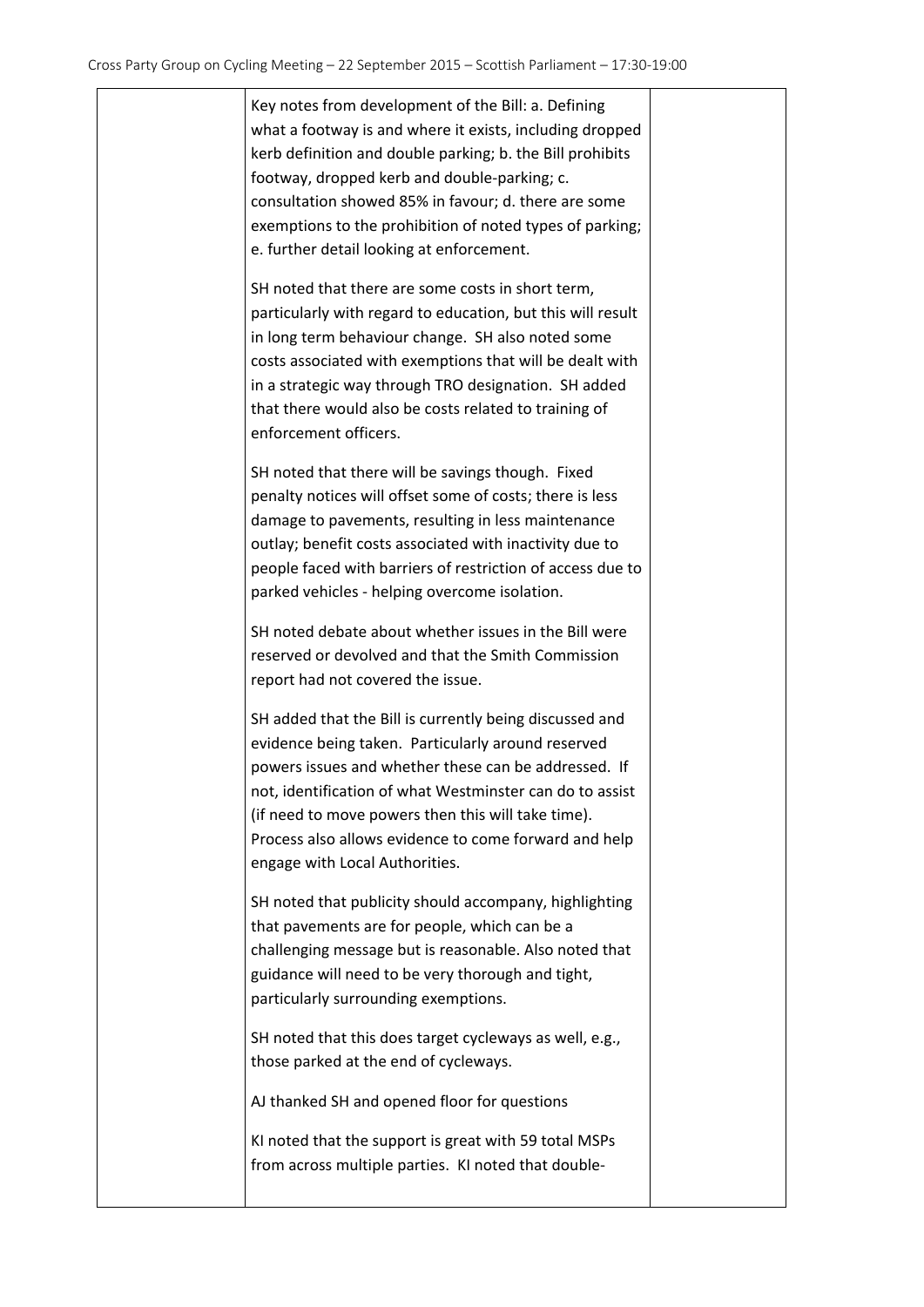|                          | parking also has an impact on cycling safety. SH added<br>that this also impacts emergency services.                                                                                                                                                                                                                                                                                                                                 |                 |
|--------------------------|--------------------------------------------------------------------------------------------------------------------------------------------------------------------------------------------------------------------------------------------------------------------------------------------------------------------------------------------------------------------------------------------------------------------------------------|-----------------|
|                          | JL asked on any barriers stopping the Bill going through.<br>SH noted that it is a Member's Bill so requires additional<br>steps to follow, the process is relatively straightforward<br>if Westminster devolves relevant powers. KI noted that<br>the initial barrier was that inconsiderate parking was a<br>'hidden' problem, with not huge amounts of people<br>complaining so case had to be made.                              |                 |
|                          | TF asked whether LAs had the political will to support<br>this. SH noted that a good example is City of Edinburgh<br>Council where they are aware of issues and looking at<br>how this can be progressed. Enforcement issues seem<br>to be the most significant barrier for LAs.                                                                                                                                                     |                 |
|                          | CH asked about timescales. SH noted that Stage 1 will<br>finish by 15 January and there will be a Stage 1 report in<br>advance of the elections on May.                                                                                                                                                                                                                                                                              |                 |
|                          | NL noted that Derek Mackay, Minister for Transport and<br>Islands expressed support for the Bill and that he is in<br>touch with the Secretary of State for Scotland on<br>aspects surrounding devolved powers on this Bill.                                                                                                                                                                                                         |                 |
|                          | AJ asked whether emergency services have submitted a<br>response. SH said not to this point, but was hopeful that<br>they would do so, particularly surrounding the double-<br>parking issue.                                                                                                                                                                                                                                        |                 |
|                          | <b>ACTION 1: CPG to note support of the Responsible</b><br>Parking Bill.                                                                                                                                                                                                                                                                                                                                                             | CPG (Conveners) |
| 4. Presumed<br>Liability | AJ introduced Brenda Mitchell and Derek Halden to<br>speak on Presumed Liability and the Roadshare<br>campaign research.                                                                                                                                                                                                                                                                                                             |                 |
|                          | BrM gave some background on presumed/strict liability<br>and how it applies in other circumstances (e.g.,<br>dangerous dogs, consumer protection, etc.). BrM noted<br>that the vast majority of EU countries have some form<br>of presumed liability in place with regard to road<br>accident situations. BrM noted 50% reduction in total<br>workplace incidents after introduction of strict liability<br>for workplace accidents. |                 |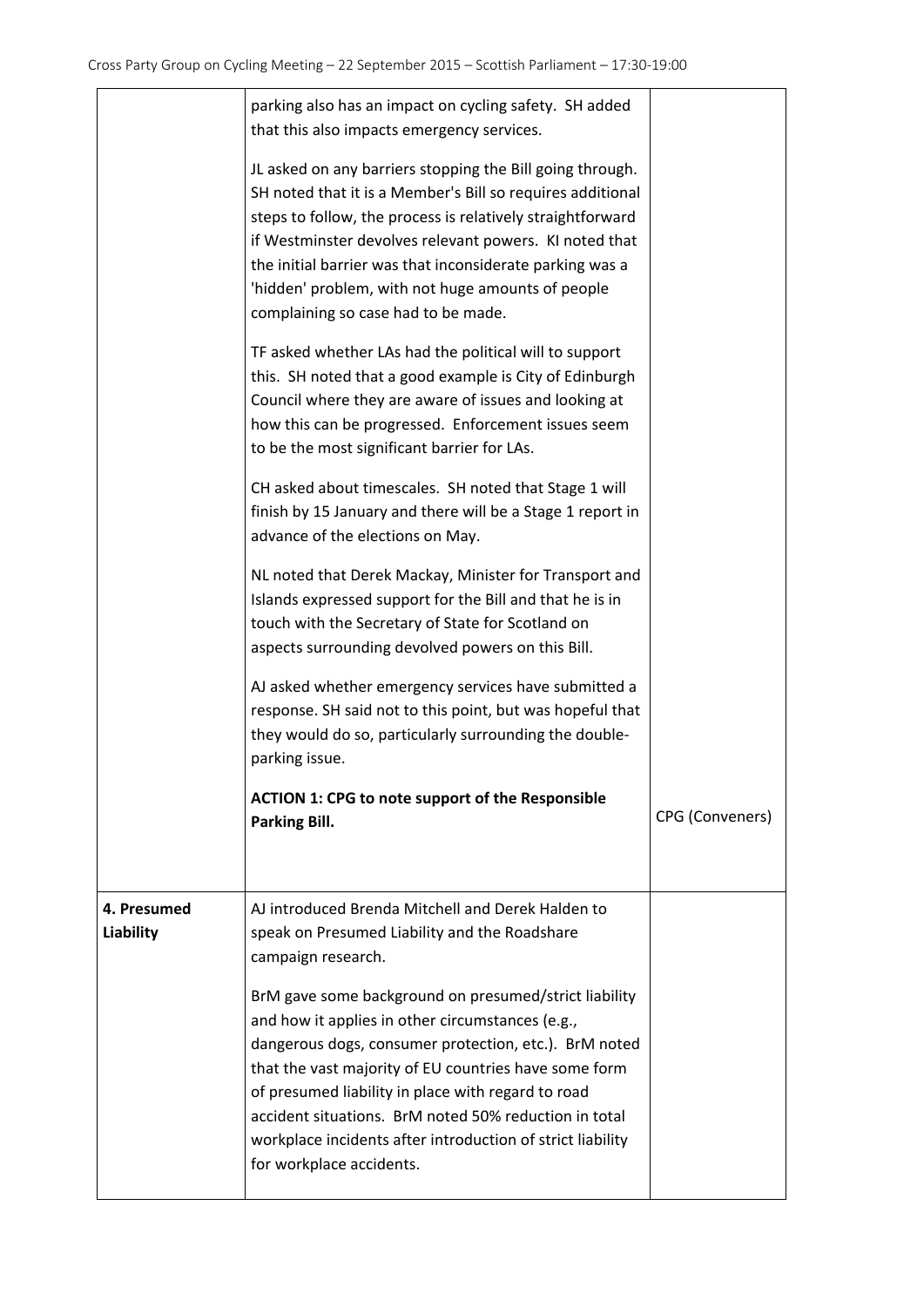BrM noted that presumed liability would apply only in Road Traffic Civil Liability claims and would involve shifting the burden of proof from the individual to the large insurance company.

BrM noted that the proposal is for presumed liability with strict liability applying to over 70, under 14 and the disabled would receive compensation without question or rebuttal. BrM noted that this would cover drivers on cyclists and pedestrians as well as cyclists on pedestrians.

BrM noted that high protection of vulnerable road users will reduce litigation costs and length of time of process as well.

AJ thanked BrM and opened for questions and comment.

JL asked about the status of the Roadshare campaign at the moment. BrM stated education and research will help inform the discussion but understand difficulties through correspondence. BrM noted that potential way forward is Member's Bill, but will not happen before dissolution of current Scottish Parliament. DH added that education and information to help show that presumed liability could lead to less litigation rather than more, but difficult due to public mindset linked with compensation culture. DdF added that the concept is very open to misunderstanding (e.g., fault vs. liability) and difficult to find a Member for this to progress as a Member's Bill.

KI asked about examples from dangerous dog liabilities and how the civil and criminal aspects interface. BrM noted that criminal prosecution can take upwards of 18months and often a Civil action cannot commence until after the criminal prosecution. With presumed liability, the Civil case can be raised much earlier and compensation claimed rather than waiting for criminal case.

CB thanked BrM and DH for their further information and asked whether the focus should be on encouraging the various political parties to include presumed liability as part of their manifestoes in the run up to 2016 election. CB added that presumed liability had been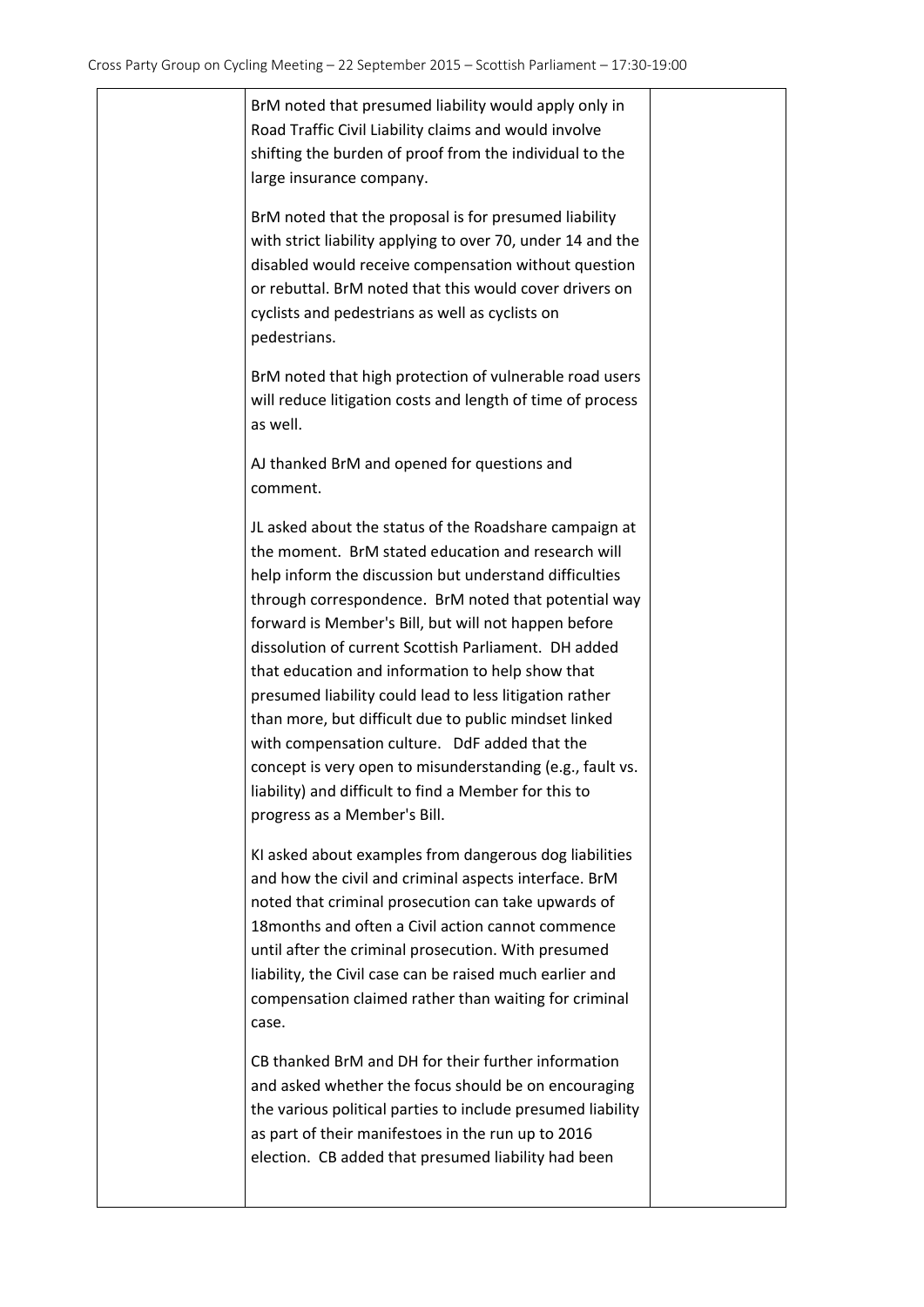|         | noted to her party (Scottish Labour) for greater<br>understanding in advance of manifesto development.<br>The CPG discussed methods for gaining traction for<br>presumed liability and identified that education and<br>greater understanding was important, along with<br>greater cross-party support but also how presumed<br>liability fit alongside other interventions such as<br>improved infrastructure and the method to bring it<br>forward (e.g., is a Member's Bill the best approach).<br>AJ thanked all for contributions and summarised that<br>further discussion is needed on how to progress the<br>Roadshare campaign and presumed liability and<br>suggested that this continues at the next meeting as<br>part of the standing item on the agenda. |                 |
|---------|------------------------------------------------------------------------------------------------------------------------------------------------------------------------------------------------------------------------------------------------------------------------------------------------------------------------------------------------------------------------------------------------------------------------------------------------------------------------------------------------------------------------------------------------------------------------------------------------------------------------------------------------------------------------------------------------------------------------------------------------------------------------|-----------------|
| 5. AOCB | AJ asked all for AOCB.<br>DdF noted the paper produced (and distributed to the<br>Group) on the situation surrounding clarity and<br>uncertainty on the budget for active travel for 2016/17.<br>DdF noted key issues being the date of the budget<br>potentially impacting timing for preparation and proper<br>long term planning; requirement for clarity on active<br>travel funding lines (DdF noted I&CI Committee's<br>recommendation for further clarity); the Minister's<br>promise for funding equal to previous years.<br>AJ suggested that the CPG write to ensure clarity on<br>additional funding for active travel within Budget and<br>also for remainder of 2015/16.                                                                                  |                 |
|         |                                                                                                                                                                                                                                                                                                                                                                                                                                                                                                                                                                                                                                                                                                                                                                        | CPG (Conveners) |